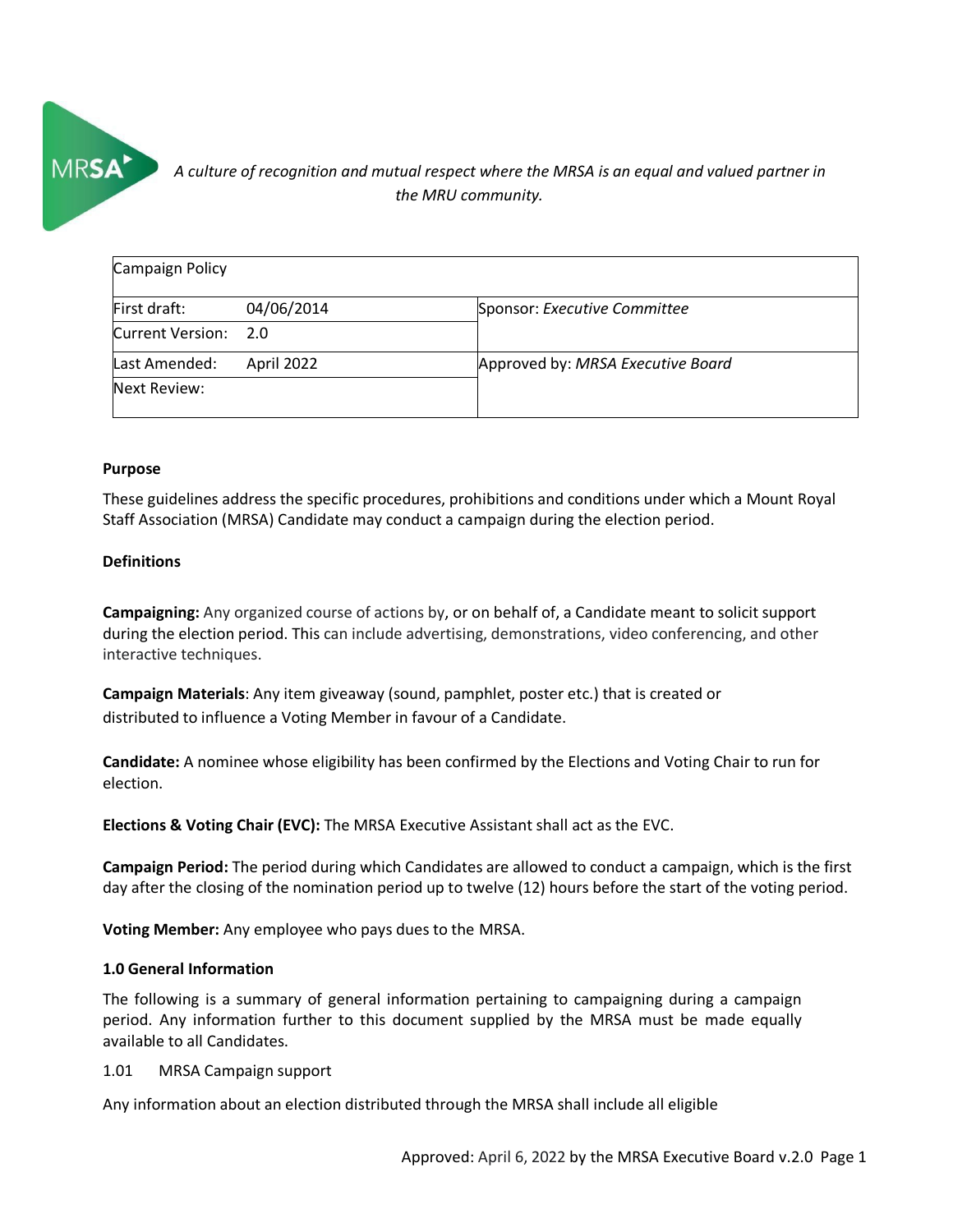Candidates, and MRSA communications will not advocate for any one Candidate over another.

1.02 Campaign Statement

Each Candidate shall provide a campaign statement as required by the Nomination and Elections Policy and Procedures section 3.0 (c). These statements shall be available for all Voting Members to see during the election period and shall serve as the basis for the Candidate's campaign.

## 1.03 Campaign Materials

Campaign Materials are subject to the following provisions:

- a. campaign materials must not contain defamatory, obscene or illegal material. Materials must abide by Canadian law such as libel, slander copyright and PIPA and copyright.;
- b. posters are limited to 11" x 17";
- c. materials must not slander or defame another Candidate;
- d. campaign materials must promote only one Candidate;
- e. campaign materials may be posted in the MRSA Staff Lounge. All Candidates will have equal opportunity to post in this space.

## 1.04 Campaigning

Campaigning by the Candidate(s) or a representative of the Candidate(s) may be carried out in person or through social media under the following conditions:

- a. access to public areas on campus for the purpose of campaigning may not be unreasonably restricted to Candidate(s);
- b. use of social media must conform to the [MRU Social Networking Guidelines as posted on the](https://www.mtroyal.ca/AboutMountRoyal/MarketingCommunications/SocialNetworkingGuidelines.htm)  [MRU website.](https://www.mtroyal.ca/AboutMountRoyal/MarketingCommunications/SocialNetworkingGuidelines.htm)

## **2.0 Campaigning Activities**

## 2.01 Candidates Forum

The MRSA may conduct a public forum for all Candidates running for Executive Board and Committee membership.

- a. This forum may be scheduled during the campaigning period.
- b. Only Candidates are permitted to participate in the forum.
- c. MRSA members shall be invited to attend the forum.
- d. The forum may include a platform presentation followed by a question and answer period.